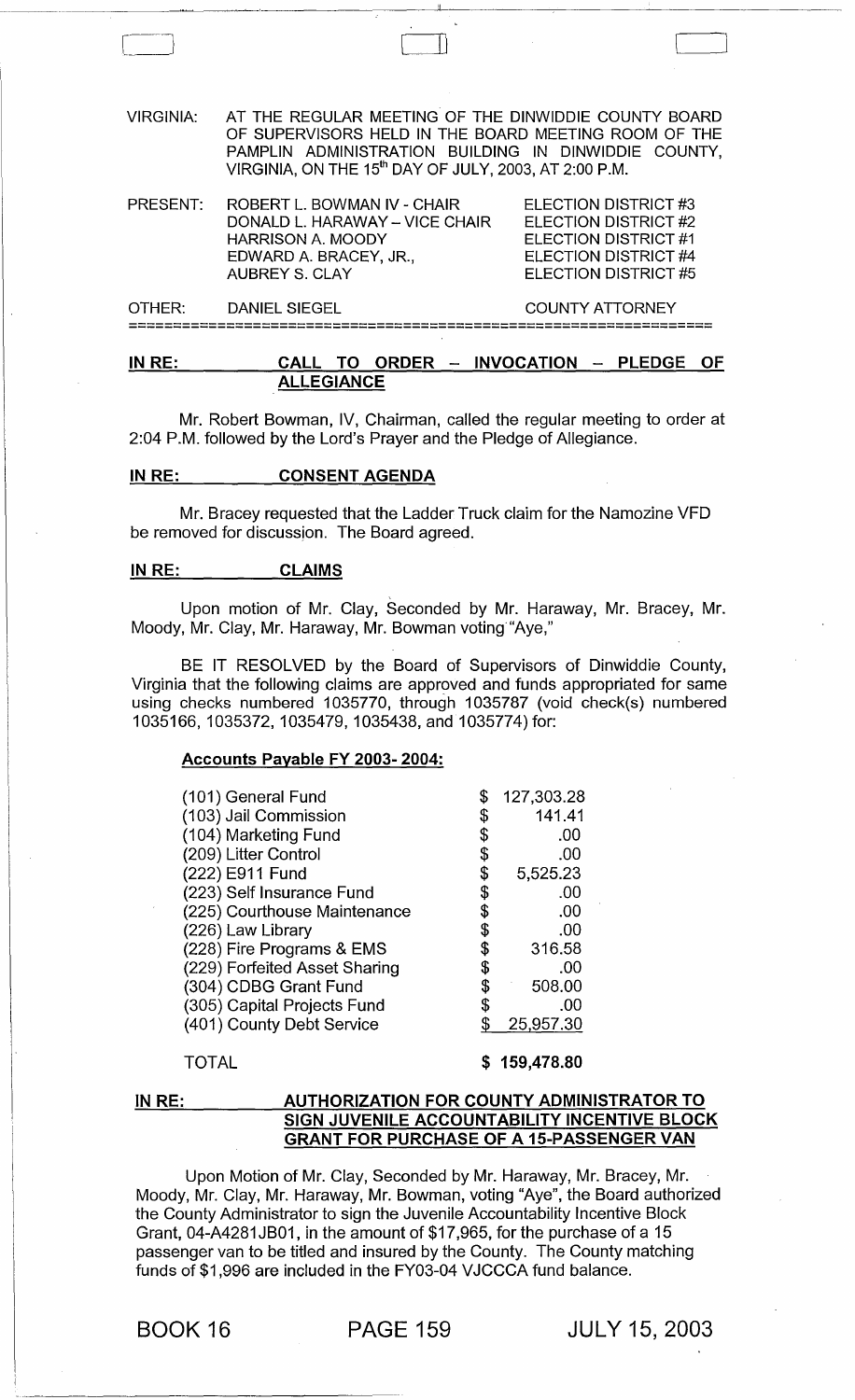#### INRE: AUTHORIZATION TO ENTER INTO CONTRACT WITH WORLDVIEW SOLUTIONS INC. FOR ENTERPRISE GEOGRAPHIC INFORMATION SYSTEMS

Upon Motion of Mr. Clay, Seconded by Mr. Haraway, Mr. Bracey, Mr. Moody, Mr. Clay, Mr. Haraway, Mr. Bowman, voting "Aye",

BE IT RESOLVED by the Board of Supervisors of Dinwiddie County, Virginia that authorization is granted for Administration to enter into a contract with WorldView Solutions Inc. to implement an Enterprise Geographic Information System for the County for the negotiated price not to exceed \$424,000.

#### IN RE: AUTHORIZATION TO ENTER INTO NEGOTIATIONS WITH MOTOROLA TO FINALIZE A CONTRACT FOR THE RADIO COMMUNICATIONS SYSTEM

Upon Motion of Mr. Clay, Seconded by Mr. Haraway, Mr. Bracey, Mr. Moody, Mr. Clay, Mr. Haraway, Mr. Bowman, voting "Aye",

BE IT RESOLVED by the Board of Supervisors of Dinwiddie County, Virginia that authorization is granted for Administration to enter into negotiations with Motorola for the new Public Safety Radio Communications System.

#### IN RE: AUTHORIZATION TO HIRE JOHNNA YATES -CUSTODIAN I

Upon Motion of Mr. Clay, Seconded by Mr. Haraway, Mr. Bracey, Mr. Moody, Mr. Clay, Mr. Haraway, Mr. Bowman, voting "Aye",

BE IT RESOLVED by the Board of Supervisors of Dinwiddie County, Virginia that authorization is granted for Administration to hire Ms. Johnna Yates for the position of Custodian I, at Grade 1, Step H, at an annual salary of \$14,835.

### IN RE: LADDER TRUCK REPAIR - NAMOZINE VFD

Mr. David Jolly, Public Safety Director, explained to the Board that through the annual inspection a small crack was discovered in the structural supports of the aerial ladder truck. Upon closer inspection we believe it was there at the time of construction. Over a period of time the crack increased due to water seepage into the small opening and freezing as a result one of the upright support structures actually cracked open. According to the manufacturer, E-One, they required that it be repaired before it could be certified for the safety of the volunteers. We got some quotes on repairing the unit and Namozine elected to have the ladder repaired so it could be put back into service quickly. The representative at American Fire Equipment told us the unit should be covered under the warranty and it should not be a County expense. Yesterday a representative from American Fire took the defective part to Florida, at their expense, to argue the point with E-One the manufacturer. The estimated cost to repair the unit is \$3,000 and the unit will have to be sent to Woodbridge, Virginia. He requested approval for the repair of the unit to be funded from line item 101- 032200-3310, if the warranty does not cover the cost of the repair. The Board instructed Mr. Jolly to wait until the manufacturer renders a decision as to whether the repair would be covered under the warranty. If it is not, then bring it back to the Board.

#### IN RE: CITIZEN COMMENTS

Mr. Bowman asked if there were any citizens signed up to speak or present who wished to address the Board during this portion of the meeting.

BOOK 16 PAGE 160 JULY 15, 2003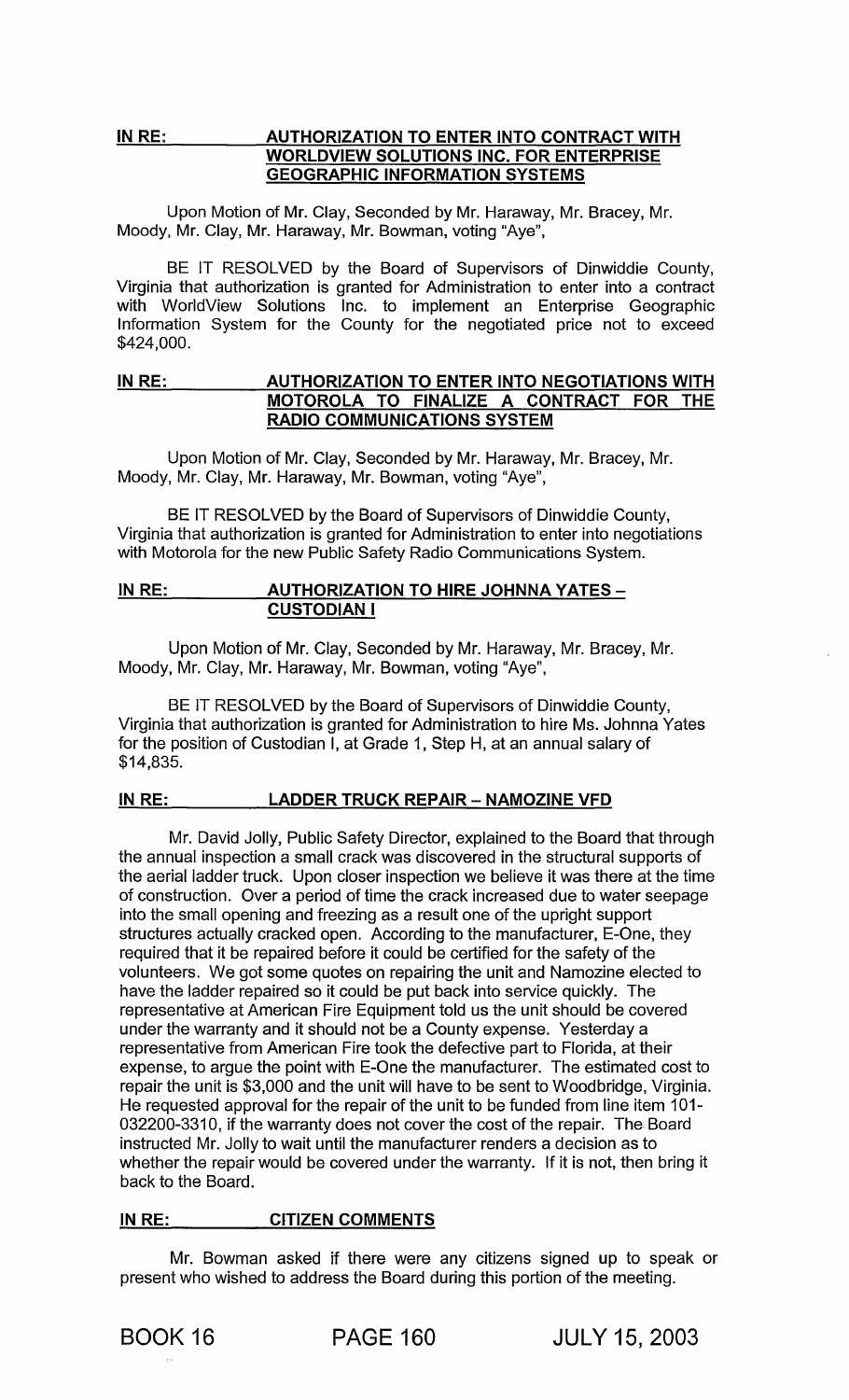The following citizen(s) came forward to address the Board:

1. Eva Bratschi - 23500 Cutbank Road, McKenney, Virginia came before the Board requesting that the Board approve the claim for her daughter's injury.

~~-""--""--~"--~-~-~~-------~~--;-'-,--------------------

 $\mathbb L$ 

 $\rfloor$ 

- 2. Robert Rowland - 2009 Hope Drive, Sutherland, Virginia - thanked the Board for voting no on the request for a tattoo parlor in Dinwiddie County at the last Board meeting.
- 3. George Whitman stated there has been an appropriation of \$850,000 dollars in the county budget for the GIS. He commented the citizens needed to know what is going on with that situation. He presented a FOIA request for the following GIS information:
	- "a. I would like to view all documents on personnel qualifications needed to manage and incorporate GIS into Dinwiddie County.
	- b. I would like to view all documents related to job description, job knowledge and job training as it relates to GES knowledge and execution of GIS.
	- c. I would like to view all documents on the cost to date on GIS.
	- d. All information pertaining to the salary, training, and any equipment needed for the completion of GIS in Dinwiddie County.
	- e. I would like to view all documents on future cost of GIS for Dinwiddie County."

IN RE:

**RETIREMENT RESOLUTION - MR. LEE DUGGER** 

# **Resolution**



of the BOARD OF SUPERVISORS of DINWIDDIE COUNTY, VIRGINIA

JULY 15, 2003

IN RECOGNITION OF

## **MR. LEE A. DUGGER**

WHEREAS, Mr. Lee A. Dugger served as Custodian I for Dinwiddie County, with distinction and integrity from August 1, 1997, until June 30, 2003; and

WHEREAS, the entire staff of Dinwiddie County would like to thank Mr. Dugger for the superb job he performed in keeping the floors in excellent condition and for his willingness to go beyond the scope of his responsibility; and

WHEREAS, the Board of Supervisors on this 15<sup>th</sup> day of July 2003 desires to acknowledge these qualities and to extend to him our warmest regards on this occasion and our very best wishes for many years of health and happiness as he enters a new phase of his life;

BOOK 16 PAGE 160 JULY 15, 2003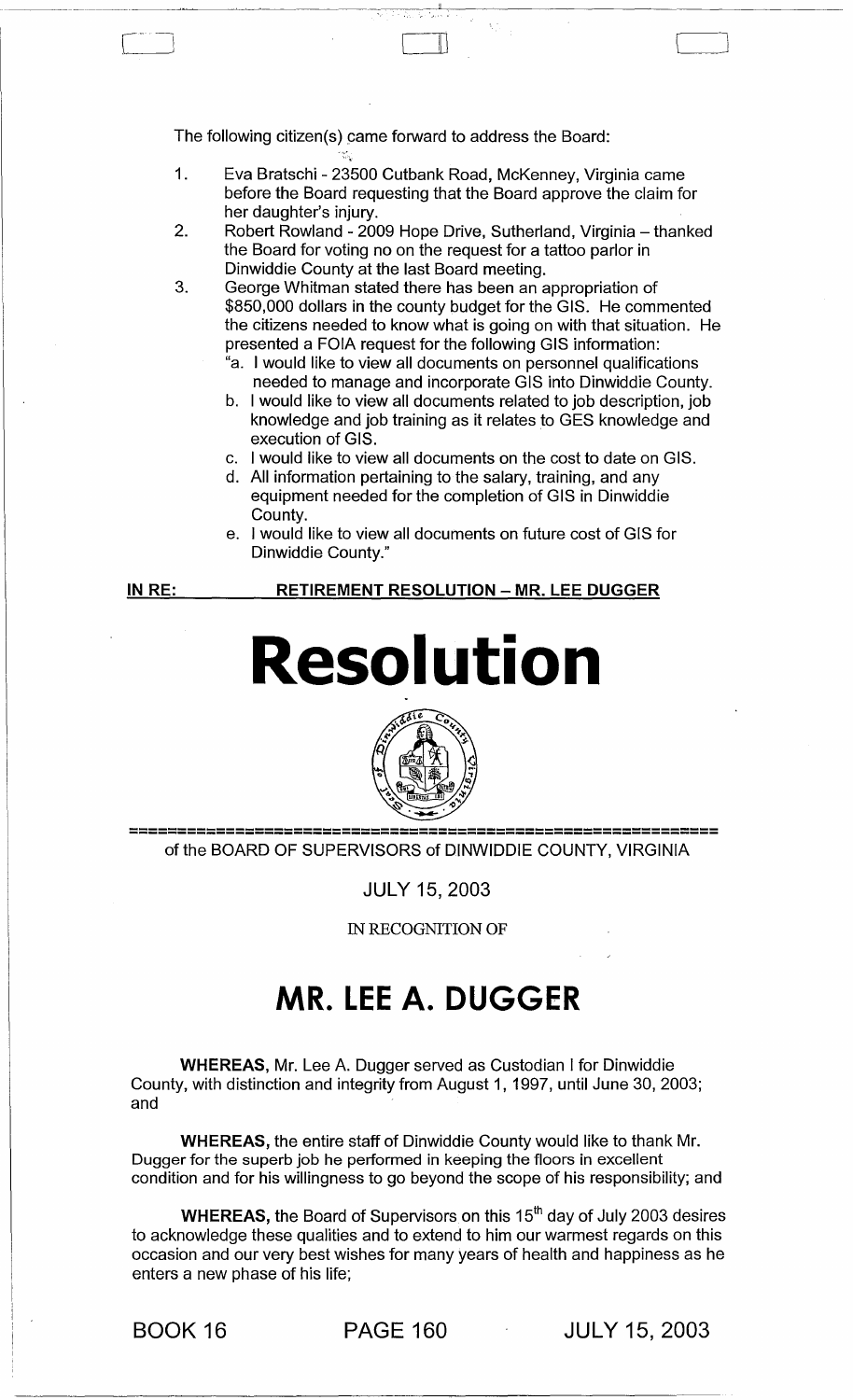NOW, THEREFORE BE IT RESOLVED, that the Board of Supervisors of Dinwiddie County, Virginia, hereby commends Mr. Dugger for his many contributions and devoted service to the County of Dinwiddie; and

BE IT FURTHER RESOLVED, by the Board of Supervisors of Dinwiddie County, Virginia, that this resolution be presented to Mr. Lee A. Dugger, and a copy spread upon the minutes of this meeting.

Upon Motion of Mr. Clay, Seconded by Mr. Haraway, Mr. Bracey, Mr. Moody, Mr. Clay, Mr. Haraway, Mr. Bowman, voting "Aye", the above resolution was adopted.

#### <u>IN RE: CLAIM – ALLEGED PLAYGROUND INJURY AT DINWIDDIE ELEMENTARY SCHOOL VERONICA</u> ELEMENTARY SCHOOL VERONICA **BRATSCHI**

Mr. Michael Bratschi came before the Board and presented a claim of \$15,000 for the alleged injuries, pain and suffering his daughter sustained on April 20, 2003 as a result of a "bubble" defect in a Sonic Slide on the playground at the Dinwiddie County Elementary School. He commented that Mrs. Bernice Bracey went to his church and told his "brothers and sisters" in the Lord that he and his wife were going to sue the County. He requested that Mr. Bracey abstain from voting because Mrs. Bracey was his wife and the principal at the school. Mr. Bratschi presented photographs of the "damaged" slide and his daughter's chin where she received five stitches from the injury.

Mr. Bratschi recapped the process he had gone through with the school board regarding the slide and his daughter's injury. He stated Mr. Morris, Dr. Wise, and the insurance investigator were not telling the truth about the slide being defective. Continuing, he commented Mr. Jimmy Davis, Director of Facilities Operations, was the only person with the School System that had told the truth about the slide and the situation. He informed the Board that even though it was reported that there were no abnormalities in the slide, the section with the "bubble" in it has been replaced by Commonwealth Recreation, Inc., the playground equipment company. He requested that the Board pay the claim for his daughter's injury.

Mr. Bracey commented regarding Mr. Bratschi's request that he should not vote on this issue. He said he did not discuss "school issues" with his wife and she did not discuss "board issues" with him. He also asked the County Attorney for his legal opinion as to whether he should or should not vote. Mr. Daniel Siegel, County Attorney, replied there was no conflict of interest for him to vote on this issue.

Mr. Moody stated having reviewed the written and verbal claim presented by Mr. Michael Bratschi regarding the alleged injury to his minor child, Veronica Bratschi, on April 20, 2003 on the grounds of Dinwiddie Elementary School. He moved to deny the claim on the following basis:

1. Dinwiddie Elementary School, its grounds, and all equipment located on such grounds is under the sole control of the Dinwiddie County School Board and such public body is responsible for the maintenance of such building, grounds and equipment. (See § 22.1-79(3) of the Code of Virginia)

2. The Virginia Supreme Court has held that in the operation and maintenance of a school building and school grounds and facilities, a school board acts as a governmental agency or arm of the State and is immune from liability for tortuous personal injury negligently inflicted. (See Kellum v School Board of the City of Norfolk, 202 VA 252 (1960))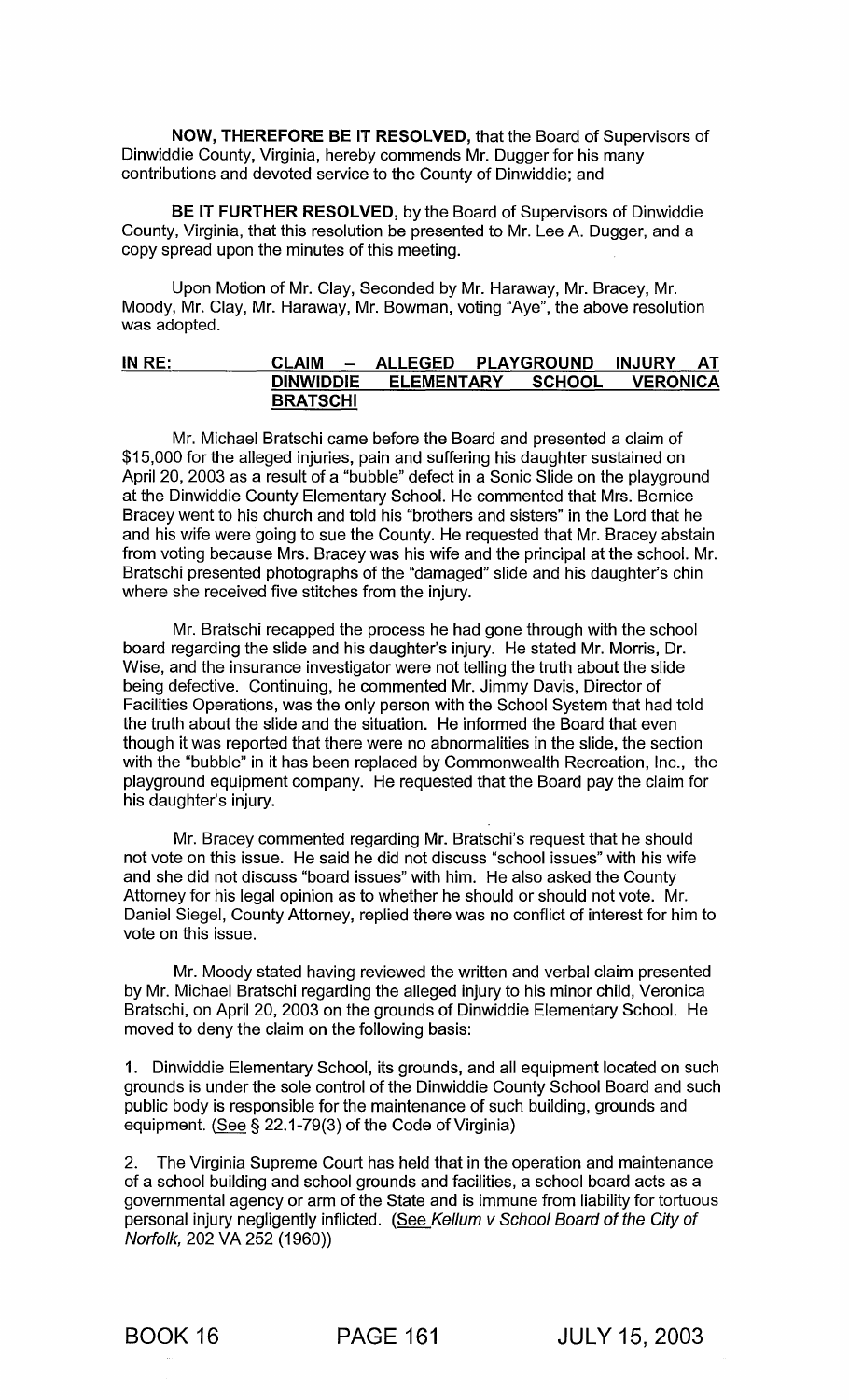3. Dinwiddie County Board of Supervisors has no authority to exercise control over the operations, management, or maintenance of property belonging to the Dinwiddie County School Board.

 $\begin{bmatrix} 1 & 1 & 1 & 1 \ 1 & 1 & 1 & 1 \end{bmatrix}$ 

4. If such playground at Dinwiddie Elementary School, however, should be deemed to be under the control of the County, the County is granted immunity from liability for damages resulting from injuries' arising from the use of recreational facilities. (See § 15.2-1809 of the Code of Virginia)

The motion was seconded by Mr. Bracey, Mr. Bracey, Mr. Moody, Mr. Clay, Mr. Haraway, Mr. Bowman, voting "Aye" the claim was denied.

#### 1N RE: SCHOOL BOARD - REQUEST FOR PAYMENT REQUISITION #13 -1998A BOND ISSUE

The County Administrator pointed out that the School Board's request for Payment Requisition #13 -1998A Bond Issue (70-02-200-7019743), in the amount of \$3,513.18 to Reed Smith, legal counsel, which was submitted for payment had been postponed due to the Board's concern that using the remaining bond monies for legal fees would deplete funds available to settle the dispute and/or correct the remaining items needed to close out the Dinwiddie Elementary School project. She commented per the Board's instructions she wrote to the Superintendent and asked if there was sufficient funding in the bond issue to cover the fees and the additional work on the project. She stated the Superintendent's reply was included in the Board packet.

Mr. Bracey stated he had not changed his mind; he still felt the funds should be used to finish the school project, not to pay legal fees for the School Board. Mr. Bowman commented if there is a problem with the project the architect who signed off on the project should be held accountable, not the county or the contractors who have finished their work satisfactorily. He stated several contractors have not been paid for the work they did on the project and he did not feel that was right to take these funds to pay attorneys when they haven't been paid. Mr. Moody commented he shared some of the concerns they had also; but there is a claim for legal fees and they are expecting to get paid. He said he felt the Board should pay the claim. Mr. Clay agreed. Mr. Bracey commented he felt they should be paid but this claim is for legal services for the School Board and should not be paid from the project funds.

The County Administrator offered a compromise to the Board. She suggested that if there were sufficient funds left in the bond issue when everything is settled and the school improvements are completed the Board could consider reimbursing the School Board for the legal fees it incurs.

Upon Motion of Mr. Moody, Seconded by Mr. Bracey, Mr. Bracey, Mr. Moody, Mr. Clay, Mr. Haraway, Mr. Bowman, voting "Aye",

BE IT RESOLVED by the Board of Supervisors of Dinwiddie County, Virginia that Requisition #13 -1998A Bond Issue (70-02-200-7019743), in the amount of \$3,513.18 to Reed Smith, is not approved and is referred back to the School Board for payment from their legal fund balance; and BE IT FURTHER RESOLVED by the Board of Supervisors, when everything is settled and the school improvements are completed, the requisition can be resubmitted for the Board to consider for reimbursement of the legal fees.

#### IN RE: VDOT - REPORT

Mr. Richard Caywood, Resident Engineer, Virginia Department of Transportation, came forward and provided the following update:

1. All roads in the County are open with the exception of Rt. 640 (Hobbs Mill Road): bridge over Namozine Greek in Amelia County; and Rt. 627

BOOK 16 PAGE 161 JULY 15, 2003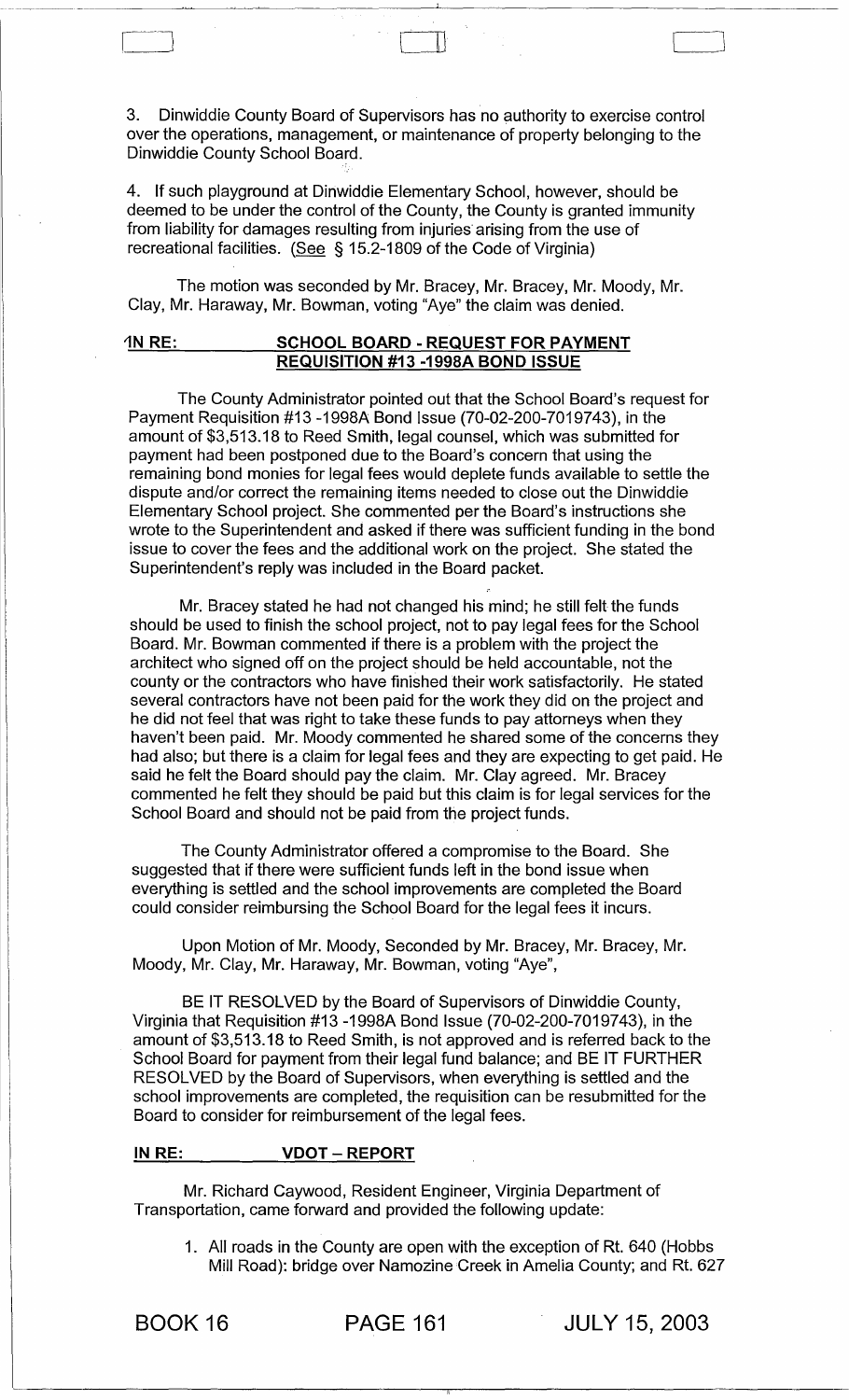(Courthouse Road): bridge over Hatchers Run which hopefully will be open before school opens in the fall. All the utilities and old pipe have been moved. The bid opening for the project is due tomorrow at VDOT.

- 2. Halifax Road project clearing and gutter work is done; weather has restricted work but will proceed with good weather.
- 3. Mr. Caywood said he attended the Southeast High Speed Rail public workshop at the Dinwiddie Elementary School on July 10, 2003. The meeting was held in an informal style, providing the public an opportunity to ask questions and share thoughts directly with the project team.
- 4. The summary of the truck restriction for Rt. 226 (Cox Road) was included in your packets. However, in the 2003 Session of the General Assembly, Section 46.2-809 of the Code of Virginia was modified to allow the restriction of trucks on the primary highway system. This law became effective on July 1, 2003. VDOT is currently in the process of developing implementation guidelines for this legislation. He said he would share these guidelines with the County as soon as they are available. He apologized for overlooking this piece of legislation; it slipped past him.
- 5. Weather issues will resume mowing, pavement break-up, Ridley Road, and general maintenance work as soon as weather permits.

#### IN RE: AUTHORIZATION TO ADVERTISE PUBLIC HEARING FOR RESTRICTION OF THROUGH TRUCK TRAFFIC ON ROUTE 226 (COX ROAD)

Mr. Bowman stated he was not happy with the report he received from VDOT on the truck traffic on Rt. 226. Since he has been on the Board there is not a week that goes by that he does not receive calls from residents that live on the road complaining about the noise and from the trucks and jack brakes. He asked Mr. Caywood if VDOT would hold a public hearing to restrict through truck traffic on Rt. 226. He also asked the Board to support his endeavor.

Mr. Caywood responded that VDOT would not hold the public hearings; that would be the County's responsibility. He also commented that the information was provided to the Honorable Fenton Bland, Jr., Member of the Virginia House of Delegates, for the purpose of reviewing a request for the potential introduction of legislation regarding Route 226. VDOT would be happy to meet with the County and/or Delegate Bland to provide additional technical information relating to the issue. He said VDOT would evaluate Rt. 226 under the new guidelines that will be developed to implement the revised language in 46.2-809.

Mr. Bracey expressed his concern regarding the monetary constraints this would place on businesses on Cox Road.

Upon Motion of Mr. Haraway, Seconded by Mr. Moody, Mr. Moody, Mr. Clay, Mr. Haraway, Mr. Bowman, voting "Aye", Mr. Bracey, "Abstaining",

BE IT RESOLVED by the Board of Supervisors of Dinwiddie County, Virginia that the Administrative Staff is instructed to advertise for two Public Hearings to restrict through truck traffic on Route 226 (Cox Road) on August 5, 2003 and September 2, 2003.

### IN RE: VDOT - REPORT CONT'

Board Member Comments/Questions

1. Mr. Bracey - commented it had come to his attention that there needed to be some distinctive North or South VDOT road markers on Route 1 and Route 460 for Courthouse Road. Courthouse Road is a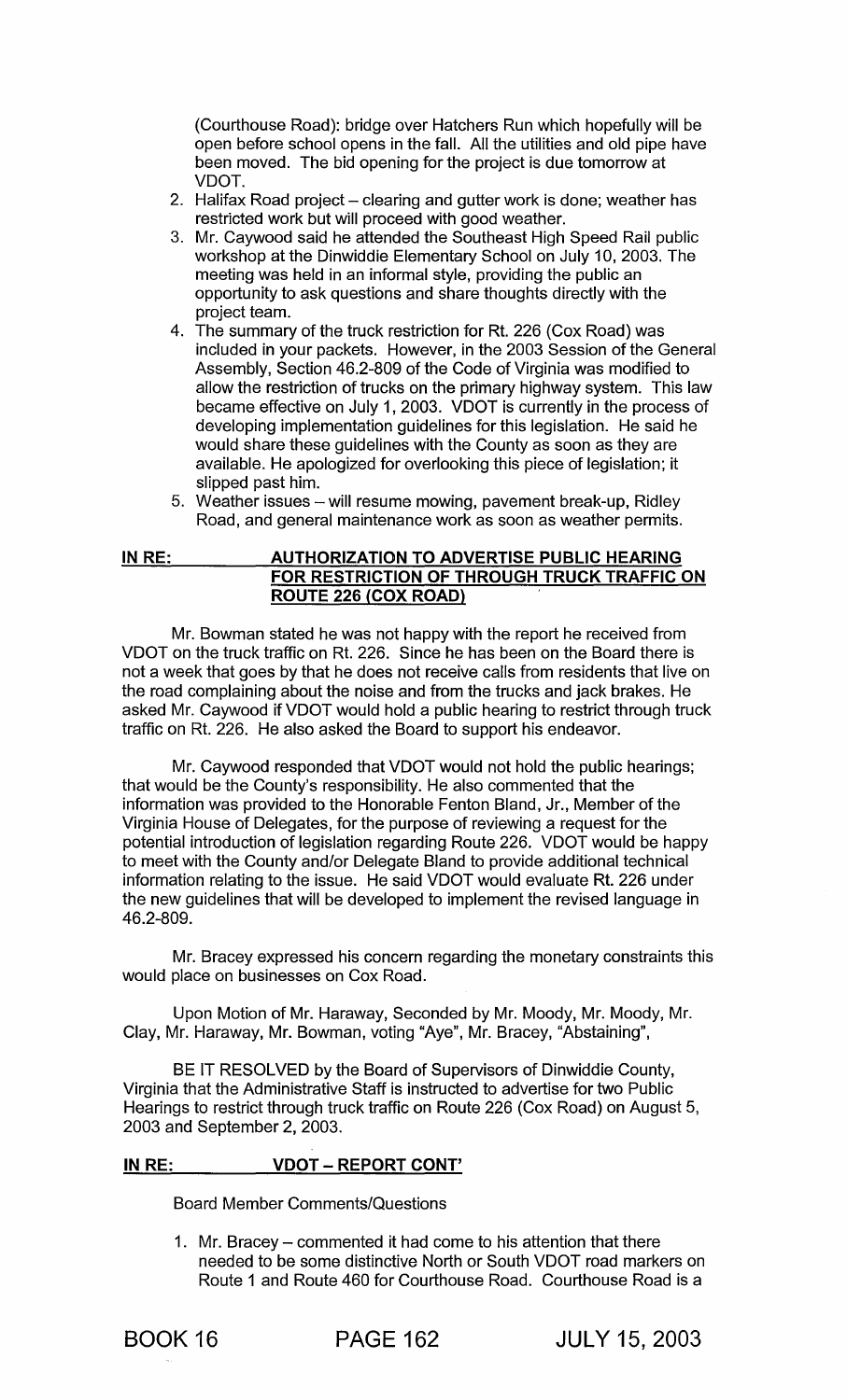long road and people are getting lost looking for the High School. This came to his attention during the graduation exercises because storeowners told him people were stopping in to get directions to the High School. Mr. Moody agreed and stated VDOT should be able to install some directional signs on the main road to let people know where the High School is located. Mr. Caywood said he would check on it.

 $\sqcup$  .

\_~~~ \_\_\_ <sup>~</sup>\_ . \_\_ .\_~\_\_\_\_\_'L \_\_\_\_\_\_\_\_\_ ~ \_\_\_\_\_\_\_\_ \_

2. Mr. Bowman – mentioned at the intersections of Route 1 and 460 it really did need to be striped more on the road to indicate where the road is when turning West on Route 460 off Route 1. It is very difficult at night to see where the road is to make that turn. Mr. Bracey agreed; but he said he also felt it was because of the lighting at the East Coast Station. Mr. Caywood replied he would have the engineer take a look at the situation.

#### IN RE: NAMOZINE VFD IMPROVEMENTS - AUTHORIZATION TO CONTRACT WITH DESTEFANO DESIGN GROUP

Mr. Donald Faison, Director of Buildings and Grounds, presented the schematics prepared by DeStefano Design Group for the renovation of the existing building and annex building for Namozine VFD. He discussed the plans and pointed out that these renovations will give them good storage space, a meeting/training room, upgraded toilets and kitchen and it will be made handicap accessible. He asked the Board for their input. After a lengthy discussion, the Board members agreed that they felt it would be safer for the volunteers if two windows were put in at the end of the bunkroom area and a 30" door installed for emergency escape.

Upon Motion of Mr. Bracey, Seconded by Mr. Clay, Mr. Bracey, Mr. Moody, Mr. Clay, Mr. Haraway, Mr. Bowman, voting "Aye",

BE IT RESOLVED that the Board of Supervisors of Dinwiddie County, Virginia authorized the Buildings and Ground Director to proceed with the schematics for the renovation of the Namozine Building and the annex building as presented to include the two extra windows in the bunk room area and the two 30" doors in the toilet facilities on the second floor.

#### IN RE: ASSISTANCE TO FIREFIGHTERS GRANT AWARD

The County Administrator stated Mr. Dennis Hale and Mr. David Jolly had some wonderful news and she did not want to steal their thunder. She asked  $\hat{\ }$ them to come forward and share the good news.

Mr. Jolly stated in March he received Board approval to apply for a FEMA Grant. On Friday they received official notification that the request for the grant was approved in the amount of \$511 ,988. The County's match is 10% or '\$56,887. It is the second largest grant, which has been awarded in the country and the first and largest one for the State of Virginia. He commented he was very proud of the committee that wrote the grant.

Mr. Dennis Hale, Fire Chief, came forward and explained the process the committee went through to submit the application for the Emergency Preparedness & Response Directorate for the FY03 Assistance to Firefighters Grant Program in the program area of Fire Operations and Firefighter Safety. He said this is a one-year grant and the funds will be available on August 1<sup>st</sup> and it must be spent before July 31, 2004. The plan for the money is to replace every single SCBA, which are air packs, in the County. The cost is about \$4,000 for each pack. The funds will also be utilized to replace other fire equipment and fire turn out gear for the volunteers.

BOOK 16 PAGE 162 JULY 15, 2003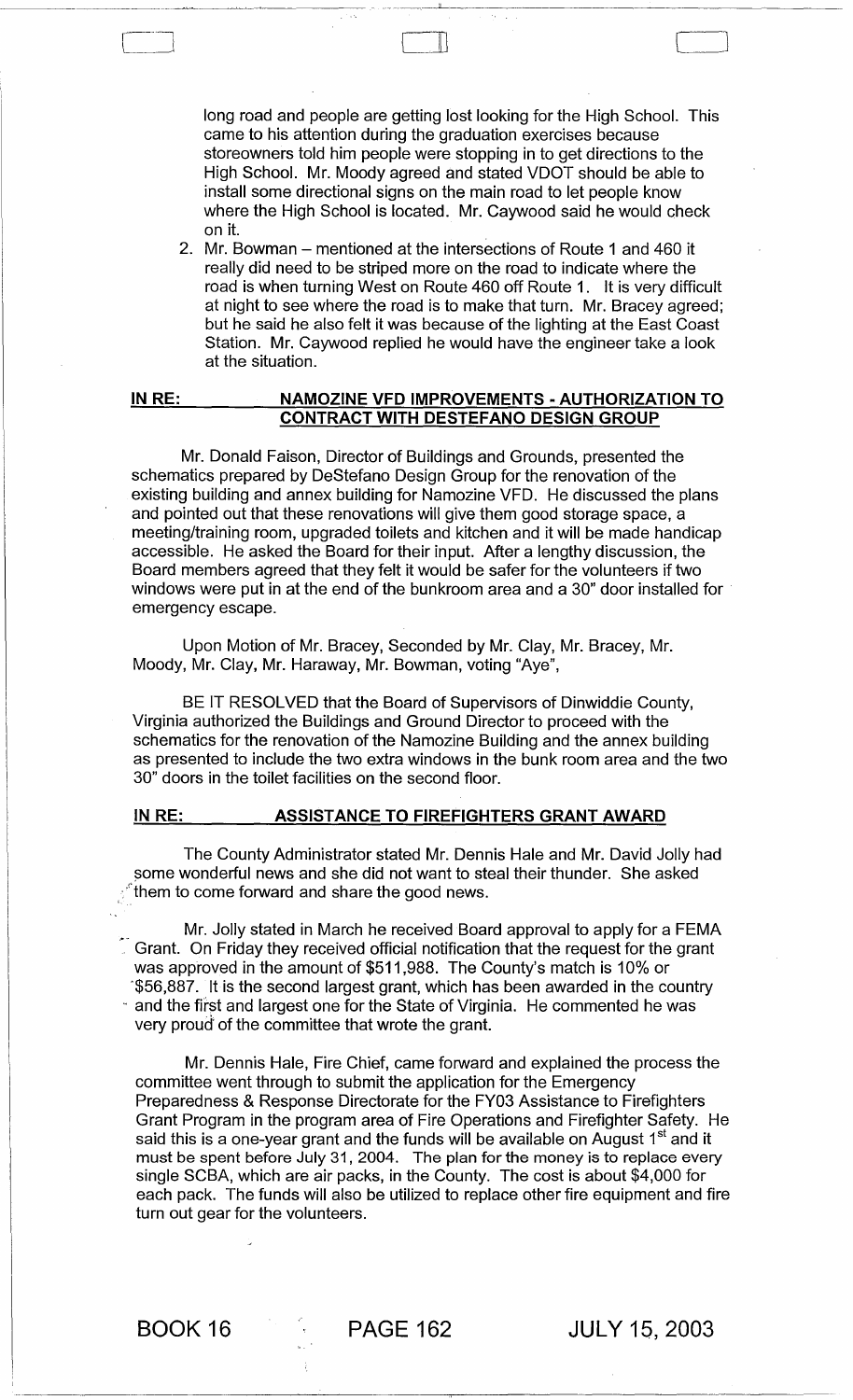Mr. Bowman expressed his and the other Board members appreciation to the committee and Mr. Hale for their dedication, hard work and willingness to administer the grant.

#### IN RE: ADOPTION OF RESOLUTION TO RESTRUCTURE APPOMATTOX RIVER WATER AUTHORITY'S OUTSTANDING WATER REVENUE REFUNDING BONDS, SERIES 1993

Upon motion of Mr. Bracey, Seconded by Mr. Moody, Mr. Bracey, Mr. Moody, Mr. Clay, Mr. Haraway, Mr. Bowman voting "Aye," the resolution was adopted with "irrevocably" to be removed from the first paragraph on the advice of legal counsel.

A. Appomattox River Water Authority ("ARWA") has informed the Board of Supervisors of Dinwiddie County, Virginia (the "Board") that the Authority intends to issue in July or August of 2003 up to \$10,000,000 in revenue bonds (the "Refunding Bonds") to refund or restructure ARWA's outstanding Water Revenue Refunding Bonds, Series 1993.

B. ARWA has further informed the Board that ARWA intends to designate the Refunding Bonds as "qualified tax-exempt obligations" under Section 265(b) of the Internal Revenue Code of 1986, as amended (the "Code"), to encourage commercial banks and similar financial institutions to purchase the Refunding Bonds.

C. ARWA is authorized to issue additional bonds ("Additional Bonds," and, together with the Refunding Bonds, the "Bonds") from time to time hereafter for the purpose of paying the whole or any part of the "cost" of ARWA's "water system," as such terms are defined in the Virginia Water and Waste Authorities Act, Chapter 51, Title 15.2, Code of Virginia of 1950, as amended, and to refund any Bonds outstanding and issued by ARWA under the Act.

D. The Board has been advised by Bond Counsel to ARWA that if the Board does not take the action evidenced by this Resolution, which is authorized under Section 265(b)(3)(C)(iii) of the Code, the County of Dinwiddie, Virginia (the "County") and each of ARWA's other member jurisdictions each may have to take into account the full principal amount of any Bonds in determining whether it is eligible to issue qualified tax-exempt obligations in calendar year 2003 and future calendar years.

E. Bond Counsel of ARWA has advised that the allocation set forth in

this Resolution satisfies the requirements of Section 265(b)(3)(C)(iii) of the Code for the Refunding Bonds and should satisfy the requirements for most Additional Bonds issued by ARWA, although ARWA's service agreement with its member jurisdictions allows for member jurisdictions to "opt out" of paying their shares of debt service on Bonds if (among other things) cash is deposited with ARWA and for varying allocations of the member jurisdictions' respective payment obligations for any particular issue of Bonds depending on the purpose of the Bonds; in such cases, the allocation set forth below may need to be adjusted with respect to certain issues of Additional Bonds.

NOW, THEREFORE, BE IT RESOLVED THAT:

1. The Board agrees that the principal amount of the Refunding Bonds and, unless otherwise provided by subsequent resolution, the principal amount of any Additional Bonds issued by ARWA will be allocated for purposes of Section 265(b)(3)(C) of the Code to ARWA's member jurisdictions on the basis of the allocations of the capacity of ARWA's water treatment plant, which will result in the principal amount of such Bonds being allocated as follows: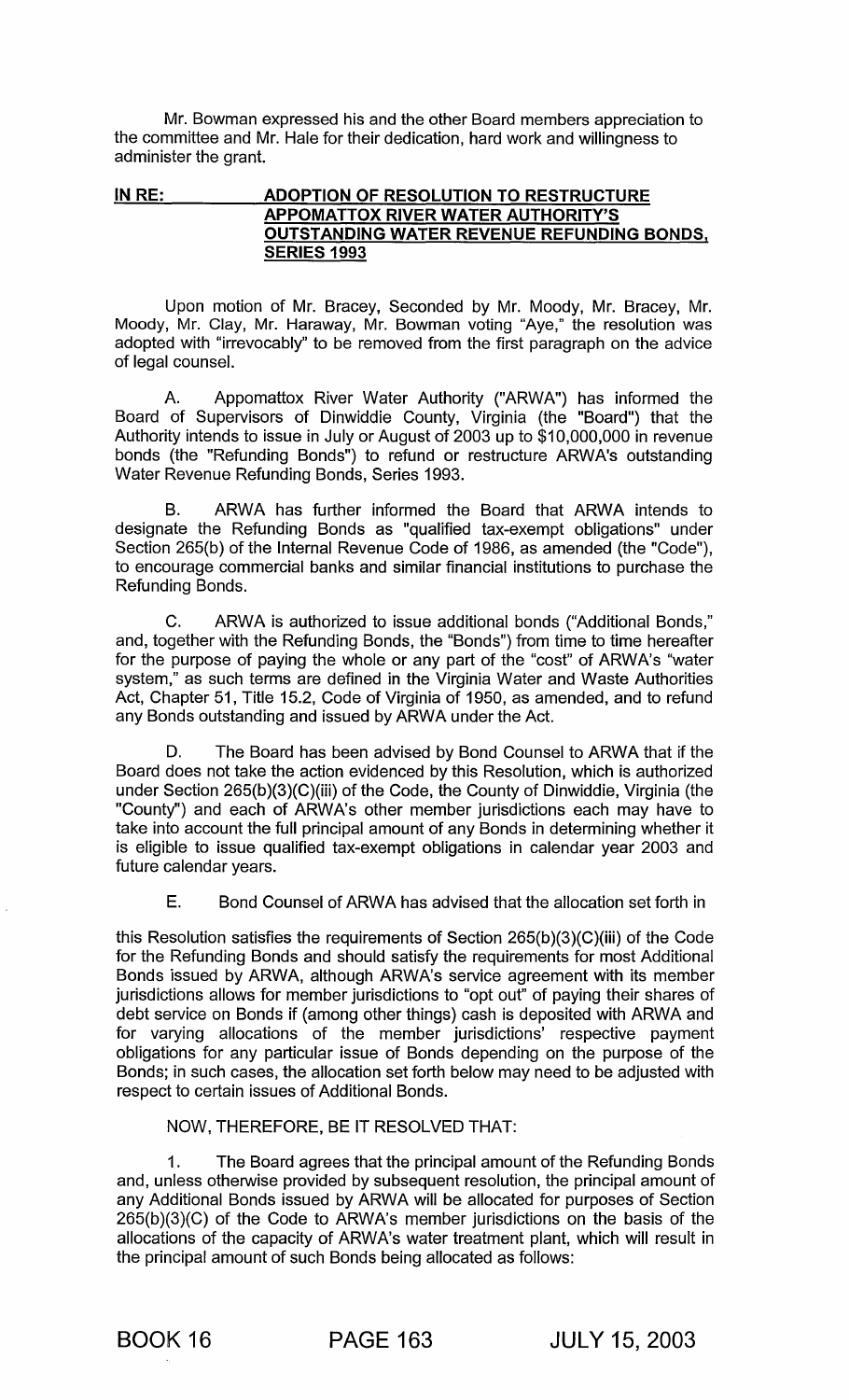| Chesterfield County ---------- 64.32%   |  |
|-----------------------------------------|--|
| City of Petersburg ------------- 29.69% |  |
| City of Colonial Heights ----- 2.97%    |  |
| Dinwiddie County -------------- 1.98%   |  |
| Prince George County --------- 1.04%    |  |

I 2. The Board finds that the allocation for the County set forth in paragraph 1 bears a reasonable relationship to the benefits expected to be received by the County from the issuance of the Refunding Bonds and, unless otherwise provided by subsequent resolution, the issuance of all Additiona Bonds by ARWA.

----------------~--~~~------~----'"------------~---,-------

 $\begin{pmatrix} 1 & 1 & 1 \ 1 & 1 & 1 \end{pmatrix}$ 

I I I

3. This Resolution will take effect immediately.

#### IN RE: DISTRICT 19 COMMUNITY SERVICES BOARD  $-$ PERFORMANCE CONTRACT

The County Administrator stated as the Board might recall, each year, the Board is asked to approve the annual performance contract for District 19. She stated she had the FY 2004 performance contract and Mr. Joseph E. Hubbard, Executive Director, has requested the Board approve the document. The document has not changed in any material way from the previous year's contract. She commented she did not enclose the document due to its length.

Upon motion of Mr. Bracey, Seconded by Mr. Clay, Mr. Bracey, Mr. Moody, Mr. Clay, Mr. Haraway, Mr. Bowman voting "Aye,"

BE IT RESOLVED by the Board of Supervisors of Dinwiddie County, Virginia that pursuant to the requirements of Virginia Code Section 37.1-198 the FY 2004 Community Services Board Performance Contract, in the form attached to the letter from Joseph E. Hubbard, Executive Director of the District 19 Community Services Board be approved.

#### IN RE: BOARD MEMBER COMMENTS

- Mr. Clay **He asked how the Baxter property purchase was moving** along? The County Administrator responded that the other property was thrown in with that appraisal and Staff is in' contact with the individual daily to get it done. He has promised us he will get it done soon.
- I Mr. Moody He said his comment related to the grant the County received from FEMA. Every year VACo gives out awards for different categories and he believed this might fit in one of the categories and he encouraged the County to apply for it. He stated this was quite an accomplishment.
- Mr. Bracey He stated the Board members needed to get together to hash out some issues that have gotten out of hand between the Board members and we need to get together and take care of them. He stated he has some constituents that are concerned about an investigation into some actions of this Board. The Board needs to get together and take care of these negative things in the community.

He commented he noticed the grass situation is getting out of control and the Compliance Officer needed to have someone to cut those yards. Many of the homes are vacant FHA or government owned but they are located in subdivisions and the neighbors are complaining.

He also pointed out that something should be done concerning the school situation. He requested that the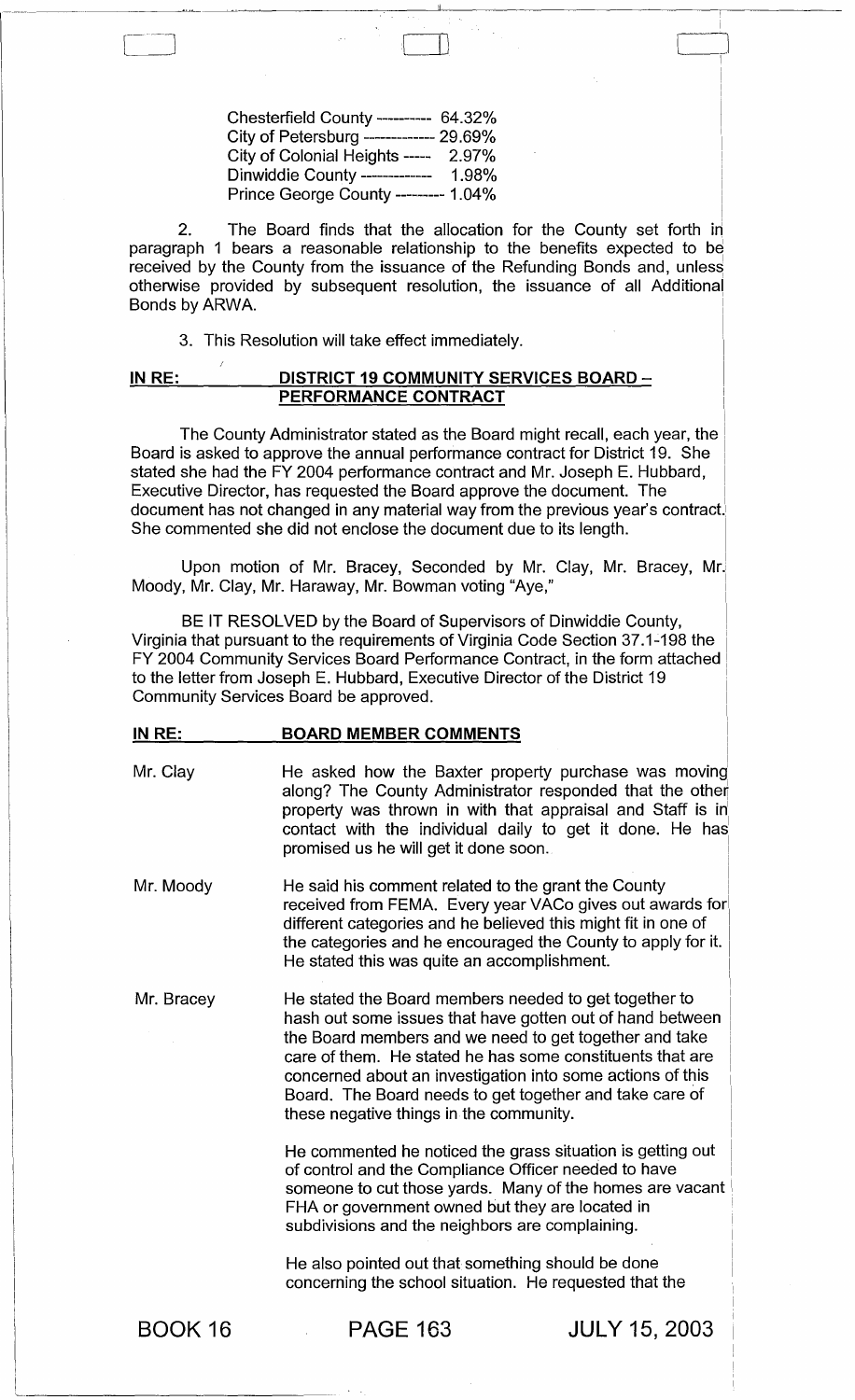Chairman, Vice-Chairman, County Administrator and Assistant County Administrator meet with the Superintendent and School Board representatives to see if a compromise could be reached regarding the building needs.

- Mr. Bowman He said he really didn't know what to do regarding meeting together to work out the issues but he felt it would be best to meet with the County Administrator and discuss the issues and then relay them to the other Board members.
- IN RE: DISCUSSION OF REVISIONS TO THE COMPREHENSIVE LAND USE PLAN

Mr. Bowman stated he felt there were some important revisions that need to be made to the zoning code. He asked Mr. William "Guy" Scheid, Director of Planning, to come forward, continuing he commented he understood that the Planning Commission was working on some revisions they feel are necessary. Mr. Bowman stated he was open to any suggestions and things that the County needs to do to keep up with progress in the County. He said he would like to see these things addressed and moved on in a timely manner.

Mr. Scheid stated if he could there is a follow-up to what Mr. Bowman was eluding to in the CLUP under the Land Use and Development Chapter. One of the first statements is "Conduct an annual meeting between the Board of Supervisors and Planning Commission to establish an annual work plan and prioritization of projects from the implementation strategies in the Comprehensive Plan to be accomplished in each ensuing year." Mr. Scheid commented it is the desire of the Chairman of the Planning Commission to move forward with these issues. Mr. Scheid pointed out that he the matrix he was working on is nearing completion and he felt the Planning Commission would be able to complete their work by the next meeting and be ready to present their amendments to the Board of Supervisors.

Mr. Bowman commented he appreciated the work the Commissioners were doing and the Board would wait for their suggestions.

#### INRE: CLOSED SESSION

Mr. Bracey stated I move to close this meeting in order to discuss matters exempt under section:

Personnel - §2.2-3711 A. 1 of the Code of Virginia - Treasurer; County Administrator; Industrial Prospect  $-$  §2.2-3711 A. 5 Consultation with Legal Counsel - §2.2-3711 A. 7 of the Code of Virginia - Update on Litigation Virginia Bio Fuels; Procedural Issues relating to Conditional Use Permit;

Mr. Moody seconded the motion. Mr. Moody, Mr. Clay, Mr. Haraway, Mr. Bowman, Mr. Bracey, voting "Aye", the Board moved into the Closed Meeting at 4:54 P.M.

A vote having been made and approved the meeting reconvened into Open Session at 6:08 P.M.

#### IN RE: CERTIFICATION

Whereas, this Board convened in a closed meeting under Personnel - §2.2-3711 A. 1 of the Code of Virginia - Treasurer; County Administrator; Industrial Prospect  $-$  §2.2-3711 A. 5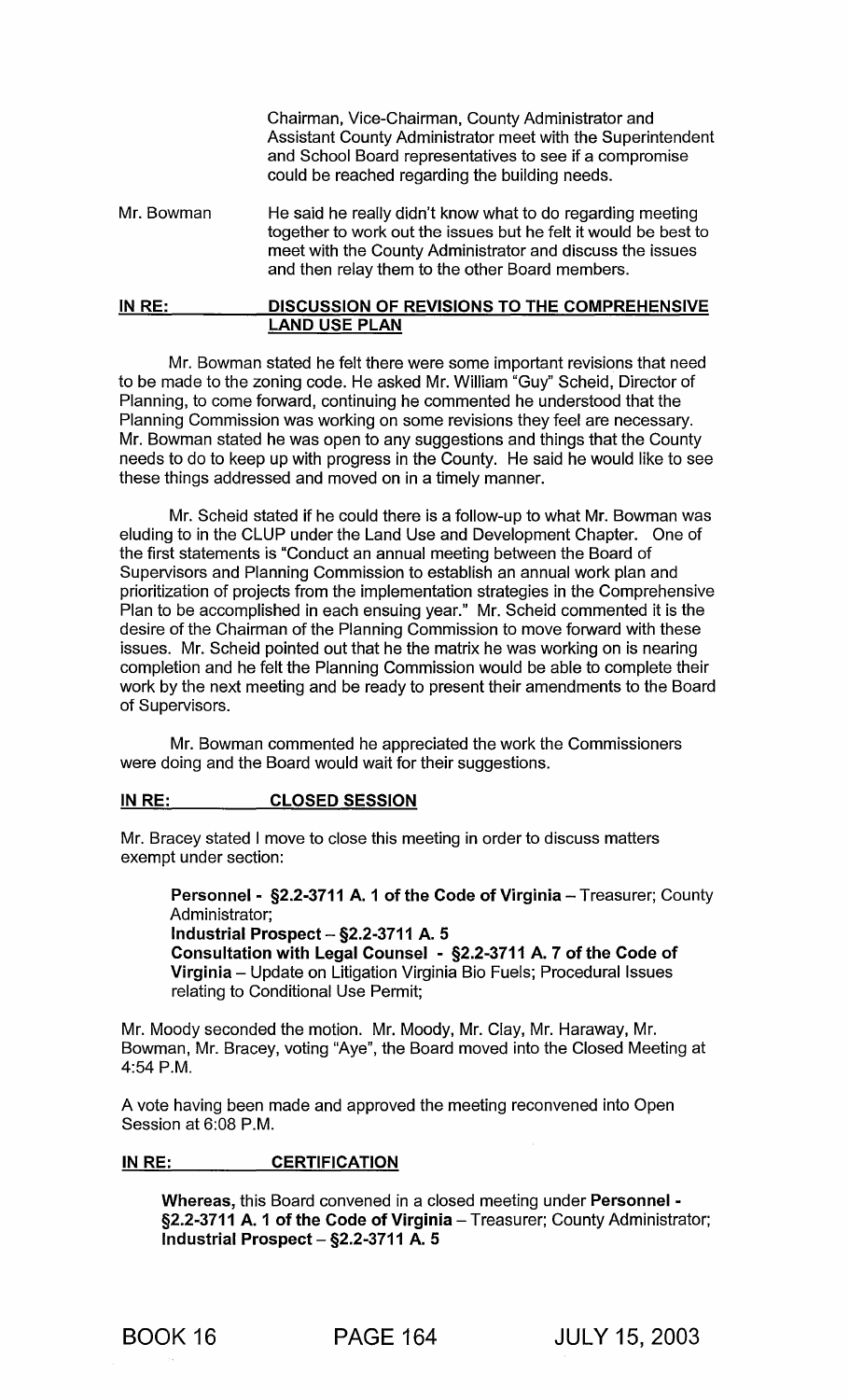Consultation with Legal Counsel - §2.2-3711 A.7 of the Code of Virginia - Update on Litigation Vjrginia Bio Fuels; Procedural Issues relating to Conditional Use Permit;

 $\cdot$ 

.,

. And whereas, no member has made a statement that there was a  $\frac{1}{2}$  departure from the lawful purpose of such closed meeting or the matters identified in the motion were discussed.

 $\blacksquare$  . J  $\blacksquare$  , and the set of the set of the set of the set of the set of the set of the set of the set of the set of the set of the set of the set of the set of the set of the set of the set of the set of the set of

Now be it certified, that only those matters as were identified in the motion were heard, discussed or considered in the meeting.

Upon motion of Mr. Haraway, Seconded by Mr. Clay, Mr. Bracey, Mr. Moody, Mr. Clay, Mr. Haraway, Mr. Bowman voting "Aye," this Certification<br>Resolution was adopted.

#### IN RE: SALARY INCREASE - COUNTY ADMINISTRATOR

Upon Motion of Mr. Bracey, Seconded by Mr. Clay, Mr. Bracey, Mr. Moody, Mr. Clay, Mr. Haraway, Mr. Bowman, voting "Aye",

WHEREAS, the employment agreement with the County Administrator provides for a annual salary increase based on an satisfactory performance evaluation;

. NOW THEREFORE, BE IT RESOLVED by the Board of Supervisors of Dinwiddie County, Virginia that the County Administrator's salary is increased \$5,000, effective July 1, 2003.

| IN RE:              | <b>INFORMATION IN BOARD PACKET OR DISTRIBUTED</b>                                                                                                                          |  |  |
|---------------------|----------------------------------------------------------------------------------------------------------------------------------------------------------------------------|--|--|
| $\mathcal{L} = 1$ . | Letter from descendants of the Rev. Henry Madison inviting the<br>County Administrator to attend the Madison Family Reunion or<br>send a greeting for their souvenir book. |  |  |
| 2.                  | Appomattox River Water Authority's drought plan for future<br>information.                                                                                                 |  |  |
| $-3.$               | Newspaper article regarding "Help wanted for rescue squad".                                                                                                                |  |  |
| 4.                  | Report on Admissions for FY 1999-2002 - Crater Juvenile<br><b>Detention Home</b>                                                                                           |  |  |

Upon Motion of Mr. Moody, Seconded by Mr. Clay, Mr. Bracey, Mr. Moody, Mr:.Clay, Mr. Haraway, Mr. Bowman, voting "Aye", the meeting' adjourned at 6:11 P.M. . "' .

**ADJOURNMENT** 

 $\frac{18.6660 \times 10^{-100}}{7.66660 \times 10^{-100}}$ 

PAGE 164 JULY 15, 2003

2 Vendy Weber Ralph  $h$ 

County Administrator"

labr

IN RE:

 $\overline{\phantom{0}}$ 

. BOOK·16